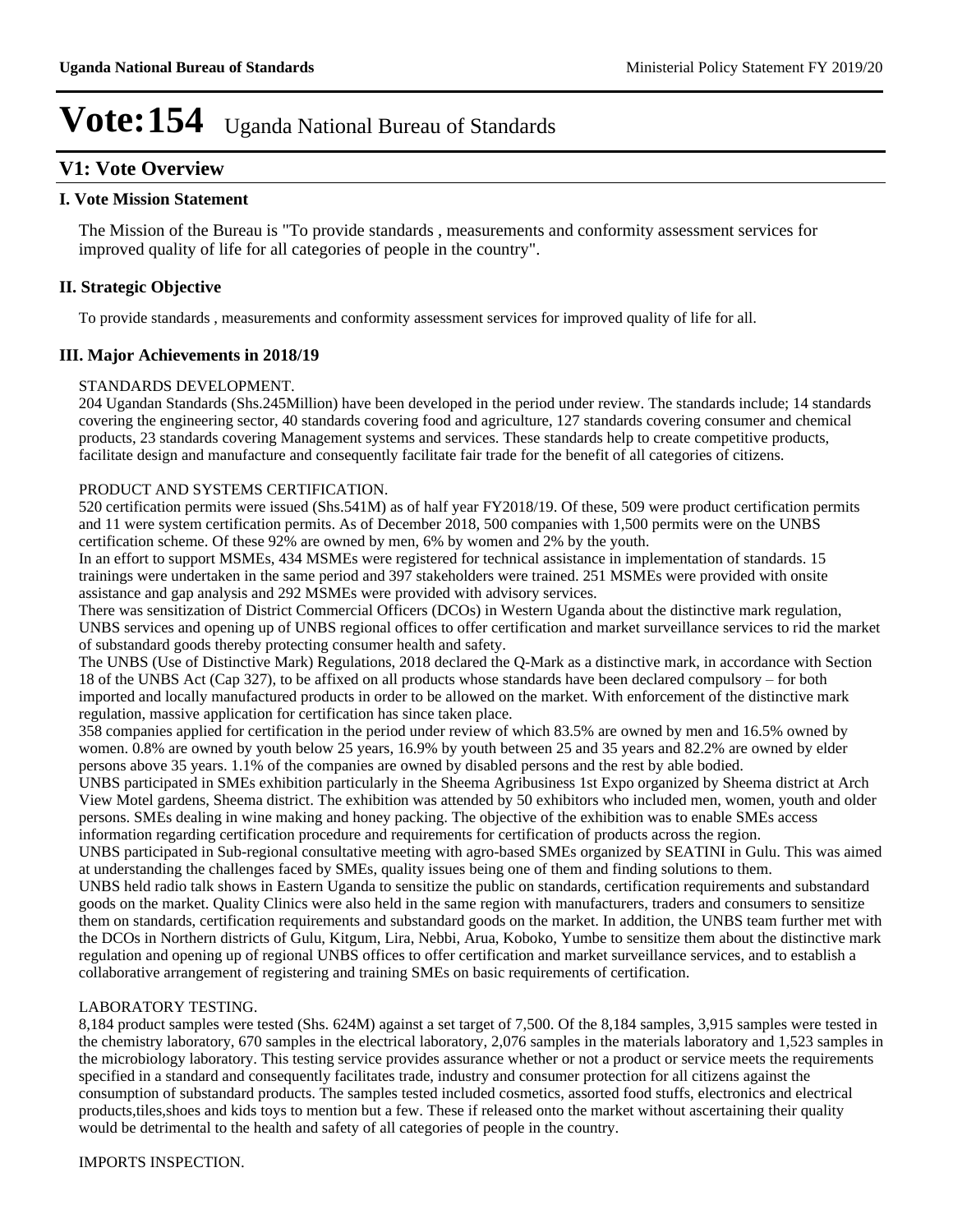60,342 consignments were inspected (Shs. 314M) for compliance to mandatory standards. In the same period, 400 metric tonnes of substandard goods worth shs.3.5bn were rejected and destroyed which would have been detrimental to the health and safety of the different categories of consumers in all regions of Uganda. These items included cosmetics, assorted foodstuffs, cooking oil, hoes, electronics and electrical products and motor vehicles (new and used motor vehicles). This also protects Uganda from being a dumping ground for substandard imports.

19,376 consignments were inspected (Shs.100M) at entry points in the Eastern region that include Jinja, Malaba, Busia and Mbale, 2,493 consignments were inspected (Shs. 12M) at Southwestern entry point of Mutukula and 38,474 consignments were inspected (Shs. 200M) in the Central region entry points that include Internal Container Depots (ICDs) and Entebbe international airport.

These consignments contained 1,987 products specific for men (Shs.5M) that included shoes and garments, 1,612 products specific for women (Shs.4M) that included garments and textile materials,35 products specific for disabled persons that included wheel chairs (Shs.0.1M), 1,124 products specific for children (Shs.3M) that included toys, kids shoes, diapers and garments among others 2,842 products specific for youth (Shs.8M) that included majorly clothing and textile materials, 15 products specific for elder persons (Shs.0.04M) that included adult diapers. The rest of the products were those used by all categories of people. The entire public are consumers of goods and services that are imported into the country, therefore, inspection of import consignments is aimed at protection of consumer health and safety, protection of the environment, promotion and facilitation of fair trade for all.

### MARKET SURVEILLANCE.

1,948 market outlets were inspected (Shs. 284M) against a set target of 2,500. Of the 1948 inspections done, 1168 were in the Central region (Shs.170M), 268 in the Eastern region (Sh. 39M), 256 inspections in the Northern region (Shs. 37M) and 256 Inspections in Western Uganda (Shs. 37M). In addition, 513 inspections were done in supermarkets, 1,039 inspections in shops and distribution outlets, 125 in factories, 216 in hardware shops, and 64 in ICDs. These being the market outlets where the different categories of consumers in the entire country purchase goods and services. The UNBS market surveillance system ensures that illegal and unsafe products are not allowed to be put and remain on the domestic market and fair market conditions prevail.

### LEGAL METROLOGY.

513,930 equipment were verified (Shs. 581M) against a set target of 450,000. These included 436,213 weights and weighing equipment, 7,702 fuel dispensers, 193 pressure gauges, 116 bulk meters, 314 static tanks, 1,110 road tankers, 56,286 electricity meters and 2,561 consumer goods (prepackage control). Of the weights and weighing equipment, 208,775 equipment were verified by Kampala regional office (Shs.236M), 100,798 equipment by Jinja regional office (Shs.114M), 60,798 equipment by Mbale regional office (Shs.68M), 50,559 equipment by Mbarara regional office (Shs.57M) and 15,283 by Lira regional office (Shs.17M). Two bulk Measures Units were also established at border entry points (Malaba & Busia) to increase the coverage of mass tank trucks (Bridger).The weighing and measuring equipment that is verified promotes fair trade in the different regions across the country among the different categories of people.

### NATIONAL METROLOGY LABORATORY.

1,715 equipment were calibrated (Shs. 226M). 77% of the equipment calibrated were in the Central region (Shs.174M), 10% in the Eastern region (Shs.22M), 4% in the Northern (Shs.9M) and 9% in the Western region (Shs.20M). The calibrations covered the following sectors; Agriculture and Forestry, Aviation and Transportation, Construction and Engineering, Government Ministries, Departments and Agencies (MDAs), Laboratory and Equipment suppliers, Manufacturing and processing, Pharmaceuticals, Research and Health Services. These calibrations across the different sectors enable accuracy of measurements which promotes fair trade in the entire country.

### PUBLIC AWARENESS AND CONSUMER EDUCATION (Shs.160M).

UNBS organized and participated in 17 stakeholder engagement meetings and events, carried out media training in Gulu facilitated by an external facilitator from African Centre for Media Excellence. Furthermore, it participated in 24 radio and 11 television talk shows focusing on the UNBS distinctive mark. The distinctive mark campaign message was translated in 6 local languages that include Runyankitara, Luganda, Acholi, Lugisu, Langi, and Ateso and aired on radio stations that command the largest listenership in Gulu, Lira, Soroti, Mbarara, Mbale and Kampala to cover all regions in the country and across all age groups. These radio campaigns can also ably reach out to the blind people that cannot read them from the UNBS website, newspapers and other print media as well as the illiterate that cannot read or understand English.UNBS carried out school outreach programmes focusing on training about the role of standards in trade. These helped to create awareness about standards to the children and youth in the country.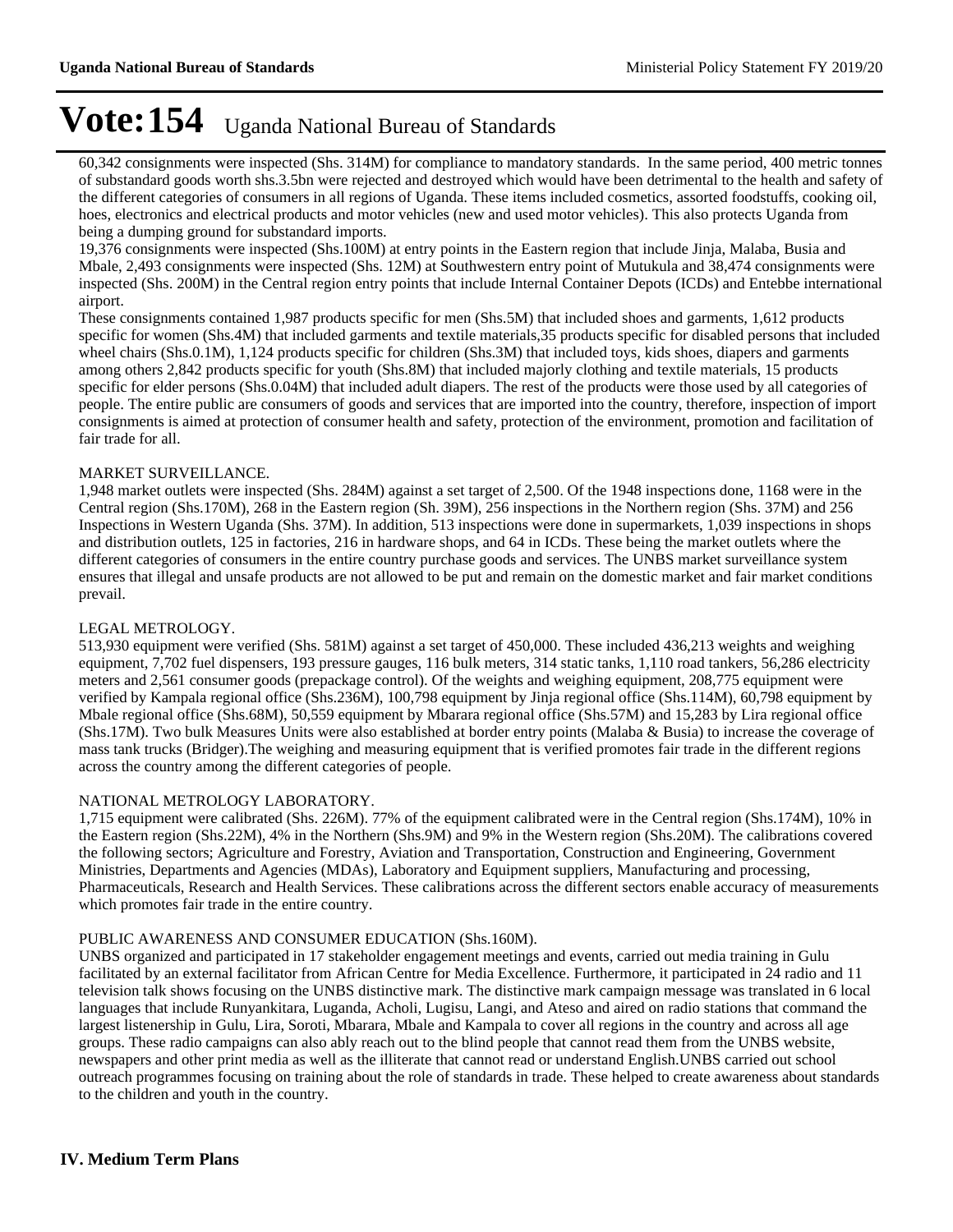i.Increase collaboration with MDAs and the private sector in the fight against substandard goods.

ii. Construction of National Metrology laboratory

iii. Recruitment of additional 130 during FY 2019/20 where at least 30% are females. This will enable the Bureau to man all entry points and provide tailored services to the vulnerable groups like SMEs

iv. Increased support to MSMEs to obtain certification and increase exports within the region through scaling up of decentralization services.

v. Consolidate the automation of UNBS services, Quality management systems and retooling of staff for enhanced service delivery.

vi. Support to BUBU, SGR, oil and gas sector and other Government programs to mainstream standards, quality assurance, and measurements systems (metrology).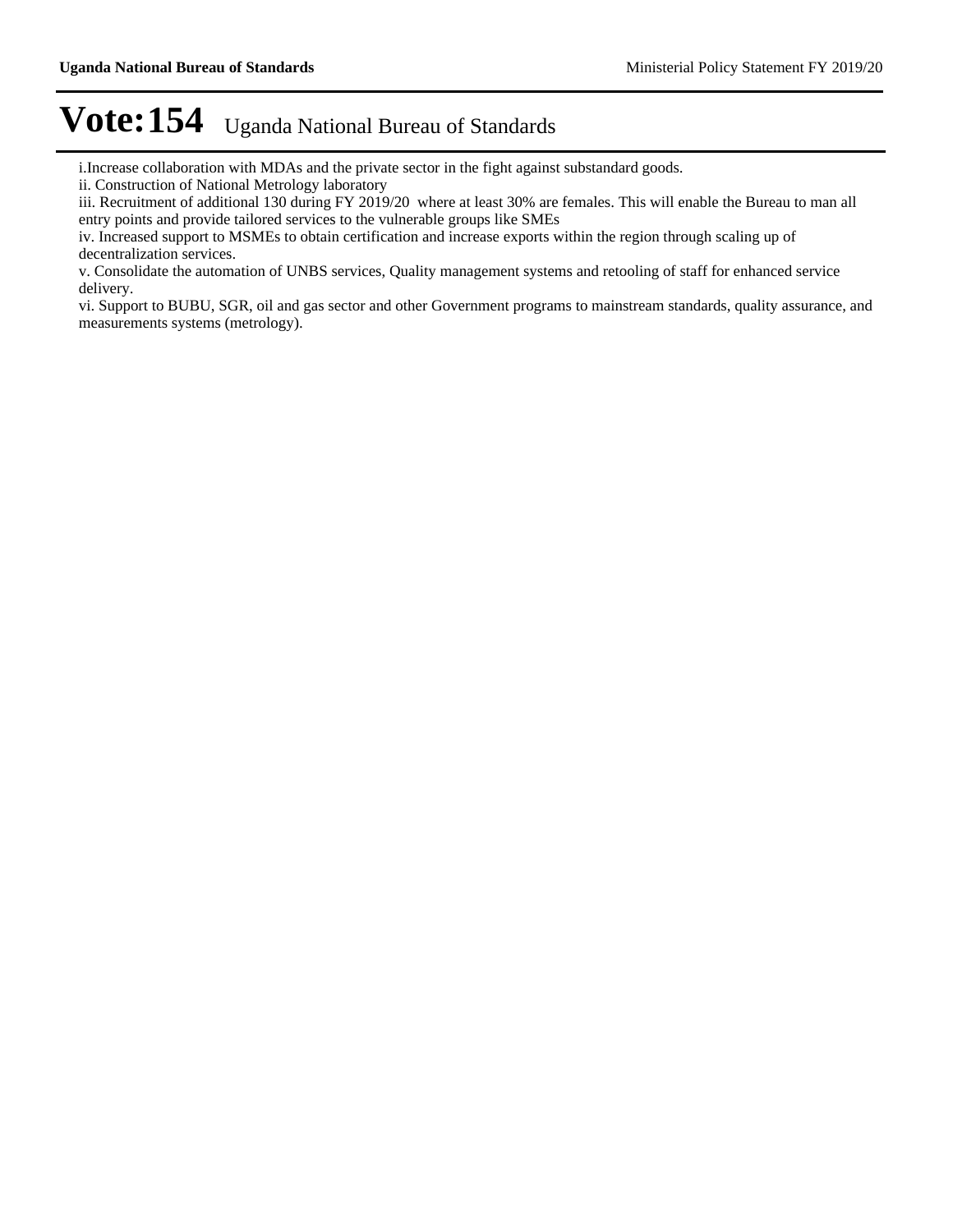## **V. Summary of Past Performance and Medium Term Budget Allocations**

**Table 5.1: Overview of Vote Expenditures (UShs Billion)**

|                  |                                                      |                    |               | 2018/19                                   |         | <b>MTEF Budget Projections</b> |         |         |         |
|------------------|------------------------------------------------------|--------------------|---------------|-------------------------------------------|---------|--------------------------------|---------|---------|---------|
|                  |                                                      | 2017/18<br>Outturn | <b>Budget</b> | <b>Approved Expenditure</b><br>by End Dec | 2019/20 | 2020/21                        | 2021/22 | 2022/23 | 2023/24 |
| <b>Recurrent</b> | Wage                                                 | 6.356              | 6.356         | 3.178                                     | 21.356  | 22.423                         | 23.545  | 24.722  | 25.958  |
|                  | Non Wage                                             | 5.447              | 5.316         | 2.369                                     | 31.874  | 36.655                         | 43.986  | 52.783  | 63.339  |
| Devt.            | GoU                                                  | 8.279              | 9.580         | 6.172                                     | 17.753  | 21.303                         | 21.303  | 21.303  | 21.303  |
|                  | Ext. Fin.                                            | 0.000              | 0.000         | 0.000                                     | 0.000   | 0.000                          | 0.000   | 0.000   | 0.000   |
|                  | <b>GoU</b> Total                                     | 20.082             | 21.251        | 11.719                                    | 70.982  | 80.382                         | 88.834  | 98.808  | 110.601 |
|                  | <b>Total GoU+Ext Fin (MTEF)</b>                      | 20.082             | 21.251        | 11.719                                    | 70.982  | 80.382                         | 88.834  | 98.808  | 110.601 |
|                  | <b>Arrears</b>                                       | 0.000              | 0.000         | 0.000                                     | 0.000   | 0.000                          | 0.000   | 0.000   | 0.000   |
|                  | <b>Total Budget</b>                                  | 20.082             | 21.251        | 11.719                                    | 70.982  | 80.382                         | 88.834  | 98.808  | 110.601 |
|                  | <b>A.I.A Total</b>                                   | 18.387             | 26.590        | 12.969                                    | 0.000   | 0.000                          | 0.000   | 0.000   | 0.000   |
|                  | <b>Grand Total</b>                                   | 38.469             | 47.841        | 24.688                                    | 70.982  | 80.382                         | 88.834  | 98.808  | 110.601 |
|                  | <b>Total Vote Budget</b><br><b>Excluding Arrears</b> | 38.469             | 47.841        | 24.688                                    | 70.982  | 80.382                         | 88.834  | 98.808  | 110.601 |

## **VI. Budget By Economic Clasification**

**Table V6.1 2018/19 and 2019/20 Budget Allocations by Item**

|                                       |        |          | 2018/19 Approved Budget |              |        | 2019/20 Draft Estimates |              |
|---------------------------------------|--------|----------|-------------------------|--------------|--------|-------------------------|--------------|
| <b>Billion Uganda Shillings</b>       | GoU    | Ext. Fin | <b>AIA</b>              | <b>Total</b> | GoU    | Ext. Fin                | <b>Total</b> |
| <b>Output Class: Outputs Provided</b> | 11.622 | 0.000    | 25.810                  | 37.432       | 52.979 | 0.000                   | 52.979       |
| 211 Wages and Salaries                | 6.636  | 0.000    | 9.700                   | 16.336       | 23.606 | 0.000                   | 23.606       |
| 212 Social Contributions              | 0.636  | 0.000    | 0.870                   | 1.506        | 2.136  | 0.000                   | 2.136        |
| 213 Other Employee Costs              | 2.075  | 0.000    | 4.840                   | 6.915        | 6.932  | 0.000                   | 6.932        |
| 221 General Expenses                  | 0.270  | 0.000    | 3.857                   | 4.127        | 7.015  | 0.000                   | 7.015        |
| 222 Communications                    | 0.000  | 0.000    | 0.800                   | 0.800        | 0.530  | 0.000                   | 0.530        |
| 223 Utility and Property Expenses     | 0.538  | 0.000    | 0.454                   | 0.992        | 1.420  | 0.000                   | 1.420        |
| 224 Supplies and Services             | 0.450  | 0.000    | 0.948                   | 1.398        | 1.820  | 0.000                   | 1.820        |
| 225 Professional Services             | 0.000  | 0.000    | 0.100                   | 0.100        | 0.300  | 0.000                   | 0.300        |
| 226 Insurances and Licenses           | 0.000  | 0.000    | 0.000                   | 0.000        | 0.230  | 0.000                   | 0.230        |
| 227 Travel and Transport              | 0.909  | 0.000    | 2.897                   | 3.806        | 5.041  | 0.000                   | 5.041        |
| 228 Maintenance                       | 0.108  | 0.000    | 1.195                   | 1.303        | 1.950  | 0.000                   | 1.950        |
| 282 Miscellaneous Other Expenses      | 0.000  | 0.000    | 0.150                   | 0.150        | 2.000  | 0.000                   | 2.000        |
| <b>Output Class: Outputs Funded</b>   | 0.050  | 0.000    | 0.250                   | 0.300        | 0.250  | 0.000                   | 0.250        |
| 262 To international organisations    | 0.050  | 0.000    | 0.250                   | 0.300        | 0.250  | 0.000                   | 0.250        |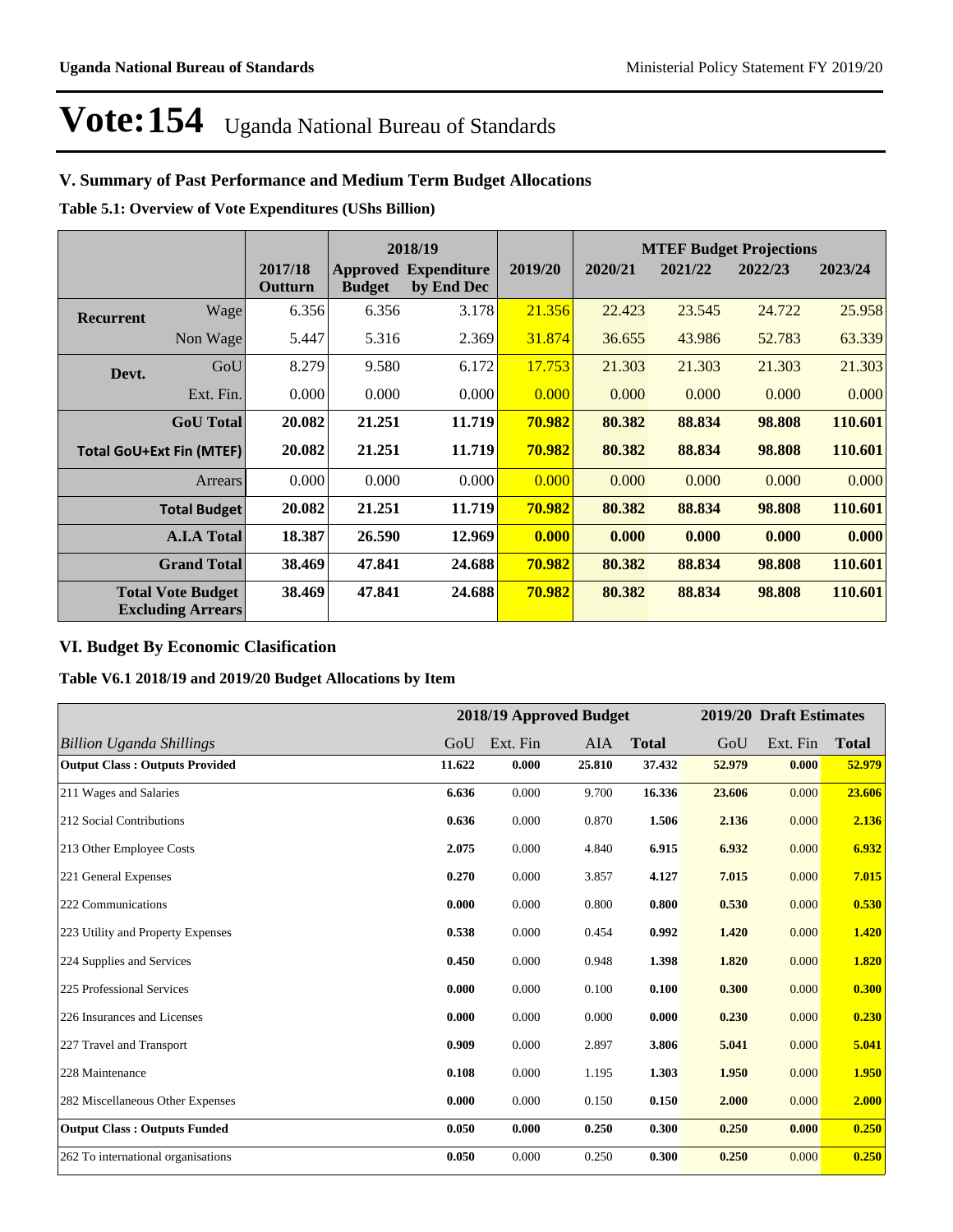| <b>Output Class: Capital Purchases</b> | 9.580  | 0.000 | 0.530  | 10.110 | 17.753 | 0.000 | 17.753 |
|----------------------------------------|--------|-------|--------|--------|--------|-------|--------|
| 311 NON-PRODUCED ASSETS                | 0.000  | 0.000 | 0.000  | 0.000  | 2.000  | 0.000 | 2.000  |
| 1312 FIXED ASSETS                      | 9.580  | 0.000 | 0.530  | 10.110 | 15.753 | 0.000 | 15.753 |
| <b>Grand Total:</b>                    | 21.251 | 0.000 | 26.590 | 47.841 | 70.982 | 0.000 | 70.982 |
| Total excluding Arrears                | 21.251 | 0.000 | 26.590 | 47.841 | 70.982 | 0.000 | 70.982 |

## **VII. Budget By Programme And Subprogramme**

## **Table V7.1: Past Expenditure Outturns and Medium Term Projections by Programme and SubProgramme**

| <b>Billion Uganda shillings</b>                          |                                     | FY 2018/19                |                                   |                                             | <b>Medium Term Projections</b> |         |         |         |
|----------------------------------------------------------|-------------------------------------|---------------------------|-----------------------------------|---------------------------------------------|--------------------------------|---------|---------|---------|
|                                                          | <b>FY 2017/18</b><br><b>Outturn</b> | Approved<br><b>Budget</b> | <b>Spent By</b><br><b>End Dec</b> | 2019-20<br><b>Proposed</b><br><b>Budget</b> | 2020-21                        | 2021-22 | 2022-23 | 2023-24 |
| 06 Standards Development, Promotion<br>and Enforcement   | 20.082                              | 47.841                    | 11.719                            | 70.982                                      | 80.382                         | 88.834  | 98.808  | 110.601 |
| 01 Headquarters                                          | 11.803                              | 37.732                    | 5.547                             | 53.229                                      | 59.078                         | 67.530  | 77.505  | 89.297  |
| 0253 Support to UNBS                                     | 8.279                               | 10.110                    | 6.172                             | 17.753                                      | 21.303                         | 21.303  | 21.303  | 21.303  |
| 52 Quality Assurance and Standards<br><b>Development</b> | 0.000                               | 0.000                     | 0.000                             | 0.000                                       | 0.000                          | 0.000   | 0.000   | 0.000   |
| <b>Total for the Vote</b>                                | 20.082                              | 47.841                    | 11.719                            | 70.982                                      | 80.382                         | 88.834  | 98.808  | 110.601 |
| <b>Total Excluding Arrears</b>                           | 20.082                              | 47.841                    | 11.719                            | 70.982                                      | 80.382                         | 88.834  | 98.808  | 110.601 |

## **VIII. Programme Performance and Medium Term Plans**

## **Table V8.1: Programme Outcome and Outcome Indicators ( Only applicable for FY 2019/20)**

| <b>Programme:</b>                         | 06 Standards Development, Promotion and Enforcement                                                                                                |                 |                  |                            |            |            |  |  |  |
|-------------------------------------------|----------------------------------------------------------------------------------------------------------------------------------------------------|-----------------|------------------|----------------------------|------------|------------|--|--|--|
| <b>Programme Objective</b>                | To provide standards, measurements and conformity assessment services for improved quality of life for<br>all categories of people in the country. |                 |                  |                            |            |            |  |  |  |
| <b>Responsible Officer:</b>               | Dr. Ben Manyindo                                                                                                                                   |                 |                  |                            |            |            |  |  |  |
|                                           | <b>Programme Outcome:</b> Efficient and effective UNBS                                                                                             |                 |                  |                            |            |            |  |  |  |
|                                           | <b>Sector Outcomes contributed to by the Programme Outcome</b>                                                                                     |                 |                  |                            |            |            |  |  |  |
| N/A                                       |                                                                                                                                                    |                 |                  |                            |            |            |  |  |  |
|                                           |                                                                                                                                                    |                 |                  | <b>Performance Targets</b> |            |            |  |  |  |
|                                           | <b>Outcome Indicators</b>                                                                                                                          |                 |                  | 2019/20                    | 2020/21    | 2021/22    |  |  |  |
|                                           |                                                                                                                                                    | <b>Baseline</b> | <b>Base year</b> | <b>Target</b>              | Projection | Projection |  |  |  |
| • Annual External Auditor General rating. |                                                                                                                                                    | 100             | 2018             | 100                        | 100        | 100        |  |  |  |
| • Level of strategic plan delivered       |                                                                                                                                                    | 80              | 2018             | 100%                       | 20%        | 40%        |  |  |  |
|                                           | • Level of compliance of planning and budgeting instruments to NDPII                                                                               | 67              | 2018             | 100%                       | 100%       | 100%       |  |  |  |
|                                           | Programme Outcome: Fair trade and consumer protection                                                                                              |                 |                  |                            |            |            |  |  |  |
|                                           | <b>Sector Outcomes contributed to by the Programme Outcome</b>                                                                                     |                 |                  |                            |            |            |  |  |  |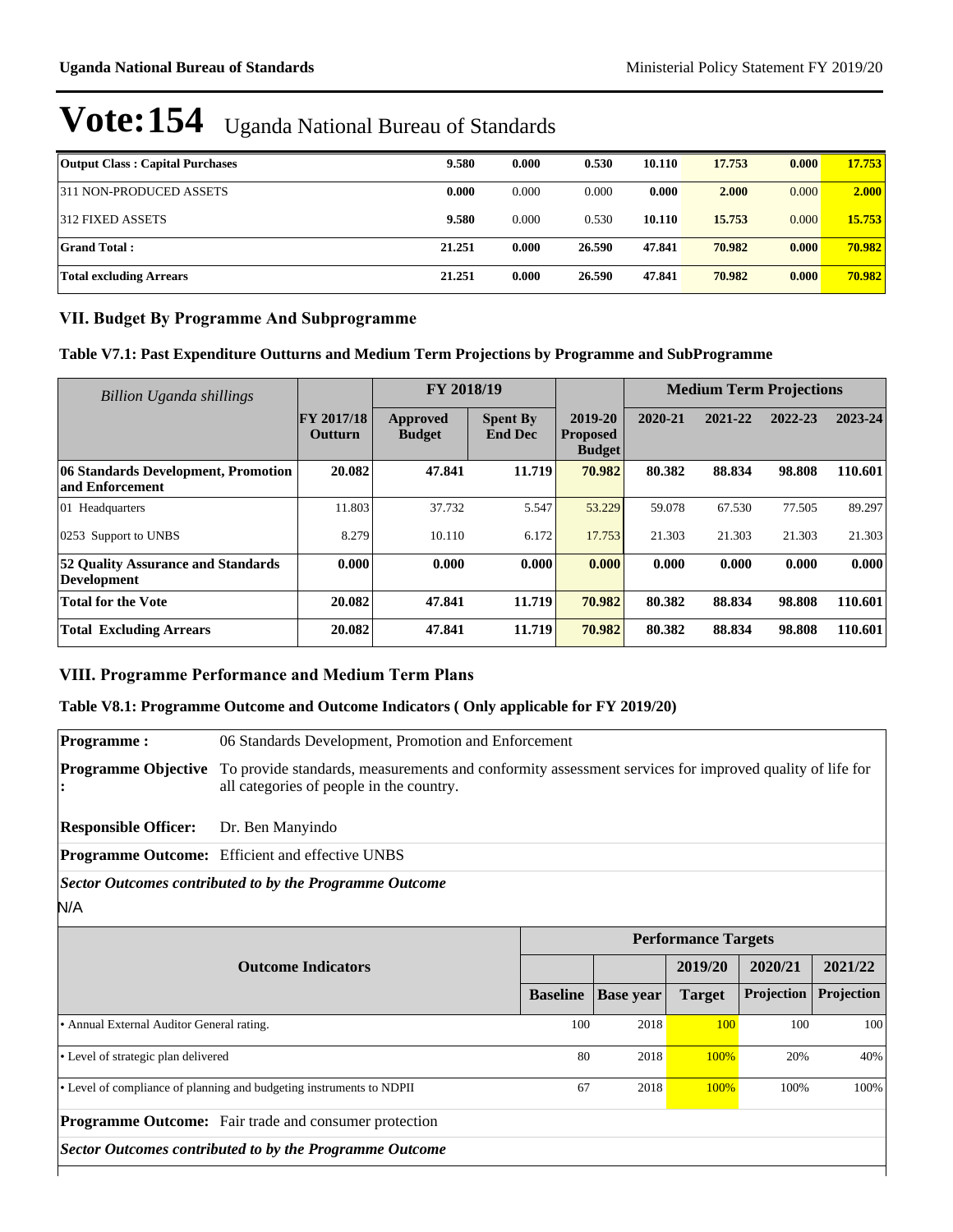| 1. Increased productivity in the manufacturing industry.                                                    |                            |                  |               |            |            |
|-------------------------------------------------------------------------------------------------------------|----------------------------|------------------|---------------|------------|------------|
|                                                                                                             | <b>Performance Targets</b> |                  |               |            |            |
| <b>Outcome Indicators</b>                                                                                   |                            |                  | 2019/20       | 2020/21    | 2021/22    |
|                                                                                                             | <b>Baseline</b>            | <b>Base year</b> | <b>Target</b> | Projection | Projection |
| • Level of prevalence of substandard imported and locally produced products on the<br><b>Ugandan Market</b> | 54                         | 2018             | 50%           | 48%        | 45%        |
| • Number of Ugandan certified products accessing Regional International Markets                             | 820                        | 2018             | 3,500         | 4,000      | 4,500      |
| <b>SubProgramme: 01 Headquarters</b>                                                                        |                            |                  |               |            |            |
| <b>Output: 01 Administration</b>                                                                            |                            |                  |               |            |            |
| No. of staff administered                                                                                   |                            |                  | 430           | 553        | 640        |
| <b>Output: 02 Development of Standards</b>                                                                  |                            |                  |               |            |            |
| No. of standards developed                                                                                  |                            |                  | 400           | 500        | 600        |
| Output: 03 Quality Assurance of goods & Lab Testing                                                         |                            |                  |               |            |            |
| No. of Product Certification permits issued                                                                 |                            |                  | 3,500         | 3,850      | 4,235      |
| No. of product samples tested                                                                               |                            |                  | 20,000        | 22,000     | 24,000     |
| Number of profiled imported consignments inspected                                                          |                            |                  | 185,000       | 20,350     | 22,385     |
| Number of market inspections conducted                                                                      |                            |                  | 6,000         | 6,600      | 7,260      |
| Output: 04 Calibration and verification of equipment                                                        |                            |                  |               |            |            |
| No. of measurement equipment calibrated                                                                     |                            |                  | 4,000         | 4,400      | 4,840      |
| No. of measurement instruments verified                                                                     |                            |                  | 1,326,000     | 1,460,000  | 1,600,000  |

## **IX. Major Capital Investments And Changes In Resource Allocation**

### **Table 9.1: Major Capital Investment (Capital Purchases outputs over 0.5Billion)**

|                                                                                | <b>FY 2019/20</b>                                               |                                                                                                                                                            |                                                                                                                                                                 |  |  |  |  |  |
|--------------------------------------------------------------------------------|-----------------------------------------------------------------|------------------------------------------------------------------------------------------------------------------------------------------------------------|-----------------------------------------------------------------------------------------------------------------------------------------------------------------|--|--|--|--|--|
| <b>Appr. Budget and Planned Outputs</b>                                        |                                                                 | <b>Expenditures and Achievements by</b><br>end Dec                                                                                                         | <b>Proposed Budget and Planned</b><br>Outputs                                                                                                                   |  |  |  |  |  |
| Vote 154 Uganda National Bureau of Standards                                   |                                                                 |                                                                                                                                                            |                                                                                                                                                                 |  |  |  |  |  |
|                                                                                | Program: 06 06 Standards Development, Promotion and Enforcement |                                                                                                                                                            |                                                                                                                                                                 |  |  |  |  |  |
| Development Project : 0253 Support to UNBS                                     |                                                                 |                                                                                                                                                            |                                                                                                                                                                 |  |  |  |  |  |
| <b>Output: 06 06 72 Government Buildings and Administrative Infrastructure</b> |                                                                 |                                                                                                                                                            |                                                                                                                                                                 |  |  |  |  |  |
| Food safety Laboratories (Micro-Biology and Chemistry)<br>constructed          |                                                                 | Construction of Laboratories is ongoing and is<br>currently at 55% completion.<br>Redevelopment of the Rig commenced and is at started.<br>28% completion. | <b>Food safety Laboratories completed and National</b><br><b>Metrology Laboratory (NML) construction</b><br>Purchase of land for construction of regional labs. |  |  |  |  |  |
| <b>Total Output Cost(Ushs Thousand)</b>                                        | 6,000,000                                                       | 4,068,950                                                                                                                                                  | 10,700,000                                                                                                                                                      |  |  |  |  |  |
| Gou Dev't:                                                                     | 5,470,000                                                       | 4,024,179                                                                                                                                                  | 10,700,000                                                                                                                                                      |  |  |  |  |  |
| Ext Fin:                                                                       | $\overline{0}$                                                  | $\Omega$                                                                                                                                                   |                                                                                                                                                                 |  |  |  |  |  |
| A.I.A:                                                                         | 530,000                                                         | 44,770                                                                                                                                                     |                                                                                                                                                                 |  |  |  |  |  |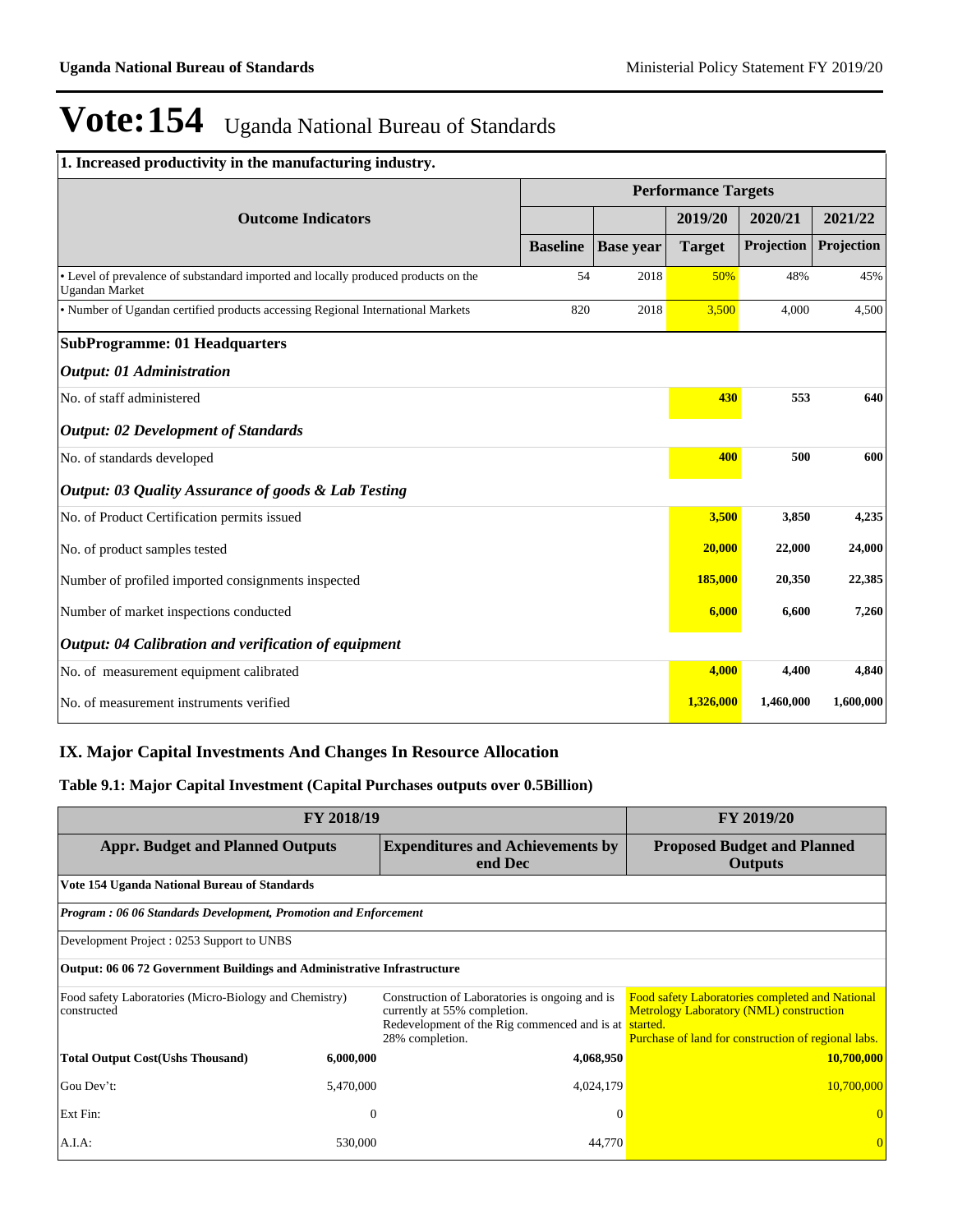| Output: 06 06 75 Purchase of Motor Vehicles and Other Transport Equipment                                                                                                                                                                                                  |                  |                                                                                                                                                                                                                                                                                                                                                                                                                                 |                                                                                                                                                                                                                                                                                                                        |
|----------------------------------------------------------------------------------------------------------------------------------------------------------------------------------------------------------------------------------------------------------------------------|------------------|---------------------------------------------------------------------------------------------------------------------------------------------------------------------------------------------------------------------------------------------------------------------------------------------------------------------------------------------------------------------------------------------------------------------------------|------------------------------------------------------------------------------------------------------------------------------------------------------------------------------------------------------------------------------------------------------------------------------------------------------------------------|
| 3 station wagons, 3 field vehicles (double cabins), and 2<br>Motorcycles procured                                                                                                                                                                                          |                  | Procurement was made for 3 station wagons, 2<br>field vehicles and 2 motor cycles                                                                                                                                                                                                                                                                                                                                               | 10 Field vehicles procured to support monitoring<br>of activities under market surveillance,<br>certification, imports inspection, legal metrology,<br>NML and standards development.                                                                                                                                  |
| <b>Total Output Cost(Ushs Thousand)</b>                                                                                                                                                                                                                                    | 1,400,000        | 1,329,612                                                                                                                                                                                                                                                                                                                                                                                                                       | <b>2,000,000</b>                                                                                                                                                                                                                                                                                                       |
| Gou Dev't:                                                                                                                                                                                                                                                                 | 1,400,000        | 1,329,612                                                                                                                                                                                                                                                                                                                                                                                                                       | 2,000,000                                                                                                                                                                                                                                                                                                              |
| Ext Fin:                                                                                                                                                                                                                                                                   | $\mathbf{0}$     | $\boldsymbol{0}$                                                                                                                                                                                                                                                                                                                                                                                                                | $\overline{0}$                                                                                                                                                                                                                                                                                                         |
| A.I.A.                                                                                                                                                                                                                                                                     | $\mathbf{0}$     | $\overline{0}$                                                                                                                                                                                                                                                                                                                                                                                                                  | $\Omega$                                                                                                                                                                                                                                                                                                               |
| Output: 06 06 76 Purchase of Office and ICT Equipment, including Software                                                                                                                                                                                                  |                  |                                                                                                                                                                                                                                                                                                                                                                                                                                 |                                                                                                                                                                                                                                                                                                                        |
| 40 Desktop computers<br>20 smart. Phones/Tablets.<br>Software purchase of Data bases.<br>3 projectors.<br>Electronic Document Management system (EDMS).<br>One DR Backup site.<br>9 Networked UNBS sites.<br>Manufacturers E-Registration                                  |                  | Procurement of 37 laptops, 25 desktop<br>computers and a POS, Printer leasing, CCTV<br>repair, 13 TV sets, 10MiFis, 2 External HDDs,<br>UrBackup license, Projectors, Networking sites<br>and E-registration                                                                                                                                                                                                                    | 156 Laptops<br>4 systems of servers<br>40 Hand held rugged POS Android terminals<br><b>E-Procurement system</b><br>15 tablets<br>10 projectors<br>DR site<br><b>System Data Center &amp; Desktop Standardization</b><br><b>Network Appliance (RED 50)</b><br><b>Networking UNBS Sites</b><br>Two way radio comm system |
| <b>Total Output Cost(Ushs Thousand)</b>                                                                                                                                                                                                                                    | 1,000,000        | $\bf{0}$                                                                                                                                                                                                                                                                                                                                                                                                                        | 2,000,000                                                                                                                                                                                                                                                                                                              |
| Gou Dev't:                                                                                                                                                                                                                                                                 | 1,000,000        | $\overline{0}$                                                                                                                                                                                                                                                                                                                                                                                                                  | 2,000,000                                                                                                                                                                                                                                                                                                              |
| Ext Fin:                                                                                                                                                                                                                                                                   | $\boldsymbol{0}$ | $\mathbf{0}$                                                                                                                                                                                                                                                                                                                                                                                                                    | $\overline{0}$                                                                                                                                                                                                                                                                                                         |
| A.I.A.                                                                                                                                                                                                                                                                     | $\mathbf{0}$     | $\boldsymbol{0}$                                                                                                                                                                                                                                                                                                                                                                                                                | $\overline{0}$                                                                                                                                                                                                                                                                                                         |
| Output: 06 06 77 Purchase of Specialised Machinery & Equipment                                                                                                                                                                                                             |                  |                                                                                                                                                                                                                                                                                                                                                                                                                                 |                                                                                                                                                                                                                                                                                                                        |
| Electricity Meters Test Bench.<br>3-Phase voltage stabilizer.<br>Calibration of master meter Elcometer<br>2 Digital Vernier calipers.<br>2 Digital Micrometer screw gauges<br>4 tape measures<br>2 Lazer beam operated thermometers<br>2 Digital cameras<br>Assorted items |                  | Procurement of Laboratory equipment and<br>Assorted items                                                                                                                                                                                                                                                                                                                                                                       | <b>Field Kits for Testing and Measurements OES</b><br>with accessories for testing steel<br>Stainless Steel Ref prover cap 200L<br><b>Fractional weights</b><br>10kg Mass Standards M2 Customized<br><b>Electronic Balances Class II</b><br><b>Electrical safety analyzer</b><br><b>Roller</b> weights                 |
| <b>Total Output Cost(Ushs Thousand)</b>                                                                                                                                                                                                                                    | 1,500,000        | 609,083                                                                                                                                                                                                                                                                                                                                                                                                                         | 2,000,000                                                                                                                                                                                                                                                                                                              |
| Gou Dev't:                                                                                                                                                                                                                                                                 | 1,500,000        | 609,083                                                                                                                                                                                                                                                                                                                                                                                                                         | 2,000,000                                                                                                                                                                                                                                                                                                              |
| Ext Fin:                                                                                                                                                                                                                                                                   | $\boldsymbol{0}$ | $\mathbf{0}$                                                                                                                                                                                                                                                                                                                                                                                                                    | $\overline{0}$                                                                                                                                                                                                                                                                                                         |
| A.I.A:                                                                                                                                                                                                                                                                     | $\mathbf{0}$     | 0                                                                                                                                                                                                                                                                                                                                                                                                                               | $\overline{0}$                                                                                                                                                                                                                                                                                                         |
| Output: 06 06 78 Purchase of Office and Residential Furniture and Fittings                                                                                                                                                                                                 |                  |                                                                                                                                                                                                                                                                                                                                                                                                                                 |                                                                                                                                                                                                                                                                                                                        |
| <b>Reception Desks</b><br>Chairs<br>Tables<br>Boardroom furniture<br>Work stations<br>Executive chairs                                                                                                                                                                     |                  | Procurement was made for 4 seater work<br>station, Round meeting table, 4-5 seater locally<br>made bench, filling cabinet, standard office<br>high back chair, notice board, reception table,<br>boardroom/visitors chair,<br>Lobby sofa set, office chairs, conference chairs,<br>Executive office desk, Lab high stool, L-<br>shaped work stations, conference table, office<br>desks, clients chair and seater work stations | <b>Assorted Furniture and fittings procured</b><br>(Workstations, boardroom chairs & tables,<br>laboratory furniture, office tables).<br><b>Furnishing Laboratories</b><br><b>Replacement of old furniture)</b>                                                                                                        |
| <b>Total Output Cost(Ushs Thousand)</b>                                                                                                                                                                                                                                    | 209,748          | 209,577                                                                                                                                                                                                                                                                                                                                                                                                                         | 1,052,915                                                                                                                                                                                                                                                                                                              |
| Gou Dev't:                                                                                                                                                                                                                                                                 | 209,748          | 209,577                                                                                                                                                                                                                                                                                                                                                                                                                         | 1,052,915                                                                                                                                                                                                                                                                                                              |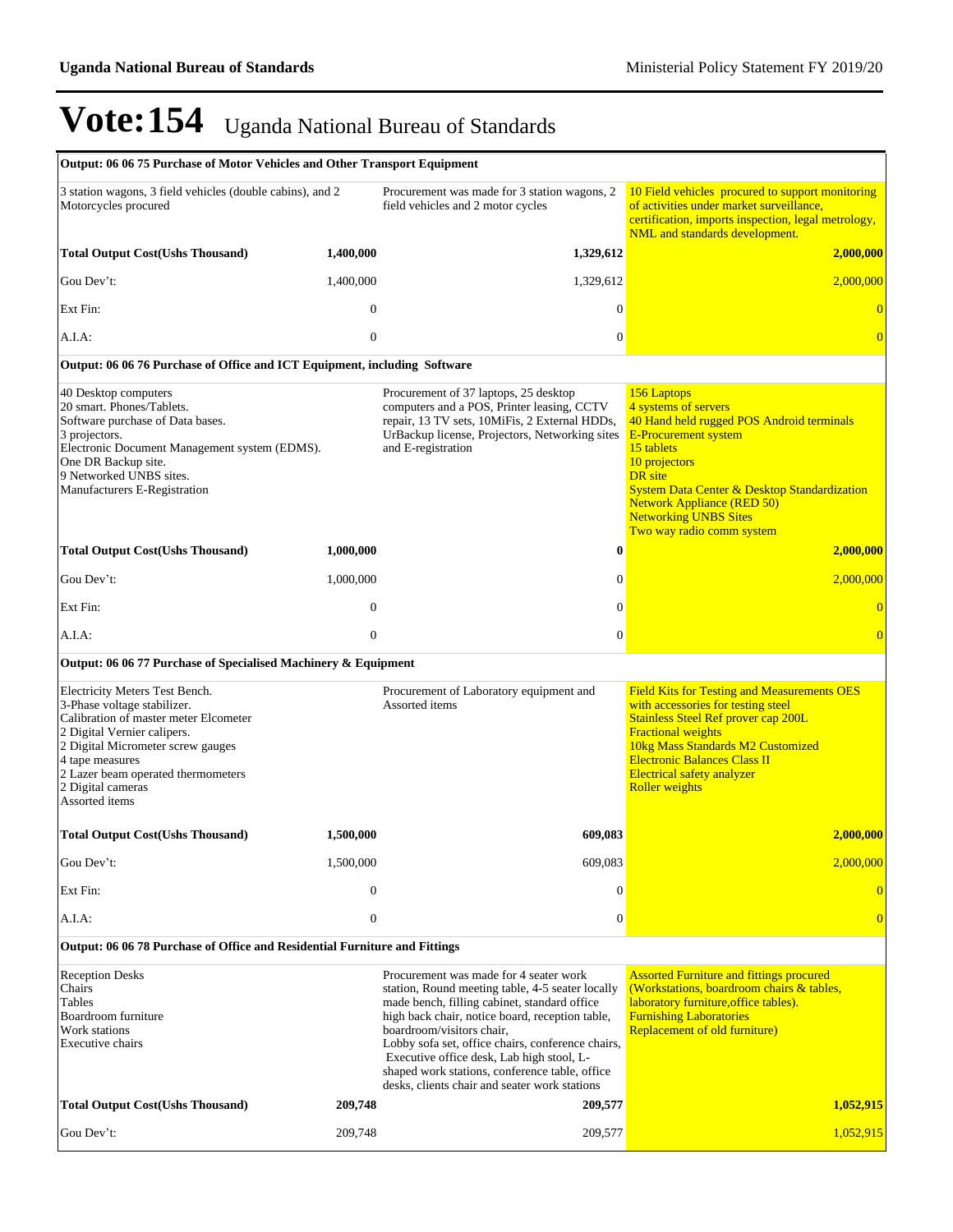| Ext Fin:  |  |
|-----------|--|
| $A.I.A$ : |  |

## **X. Vote Challenges and Plans To Improve Performance**

#### **Vote Challenges**

Inadequate staff

The number one challenge of the Bureau is inadequate staff to implement its mandate of trade facilitation and consumer protection (standards enforcement). However, the MTEF for wage was increased by Shs. 10bn and this will increase the current staffing level from 300 staff to about 430 staff. This is expected to bridge the current staffing gap.

#### Limited support to MSMEs (BUBU& Industrialization policy)

It is now a legal requirement to have all products that fall under mandatory standards to be marked with the UNBS distinctive mark (Q-mark) effective July 2018. However, there are many of these products being produced by MSMEs and sold on the market without compliance to this requirement, hence putting the public at risk.

H.E the President has always noted the need to assist the enterprises to have their products certified. The challenge has been the public perception that the cost of certification is high. This is largely due to product testing costs and of course due lack of adequate sensitization and awareness. The cost for certification (audit, testing/laboratory and permit fees) for MSMEs has been subsidized and there is massive registration, sensitization and awareness creation about certification procedure by UNBS.

#### Equipment for newly constructed laboratories

The Bureau is currently constructing modern Food safety laboratories at its headquarters in Bweyogerere which are expected to be completed by August 2019. Additional equipment for testing the products commonly produced by MSMEs such as juices, water, alcohol, soaps, cosmetics, confectioneries, maize flour etc. are needed to cater for the high volumes of samples expected to be tested a number of times before compliance is attained. The equipment is also needed to test imports that contribute to the level of substandard goods on the market.

#### Limited Market Surveillance monitoring and enforcement

There is need to scale up the market surveillance activities to rid the domestic market of substandard goods whose prevalence is currently estimated at 54%. Currently UNBS has decentralized its market surveillance services to three regional offices Northern region (Gulu), Eastern Region (Mbale) and Western region (Mbarara). The three offices need additional staff, equipment, storage facilities and field vehicles to support their activities. The team are also required to interface with Local Government authorities and District Commercial Officers (DCOs) to sensitize the public on the dangers of consuming or using substandard products. This outreach requires radio programs, print media presence, workshops and seminars to support the enforcement programs.

#### Inadequate ICT infrastructure support

The Bureau is adopting e-governance and is currently automating all its core processes and services to make them simple, faster and transparent so that they can effectively support improved service delivery to the various stakeholders. These services are already accessing services through UNBS ICT Applications such Certification Information Management System (CIMS), Laboratory Information Management System (LIMS) and Electronic Portal which is linked to URA ASYCUDA World for Imports clearance. There are also other Online Help Applications which are to be rolled out in due course

#### **Plans to improve Vote Performance**

i. Recruitment of additional 130 technical staff in the next FY 2019/20 to scale up its service delivery. The MTEF for wage was increased by Shs.10bn to cater for recruitment of the said additional staff. The current staffing level is 300 out of the 640 staff required.

ii. In order to address the problem of implementing the BUBU and industrialization agenda of Government, UNBS is seeking for additional UGX 5 billion per year on a rolling basis to support 1000 enterprises. This will cover the cost of sensitization, training, technical assistance, auditing, product testing and certification fees for one year. The enterprises are expected to meet 50% of the cost in year two and 100% of the cost in year three.

The Budget Strategy Paper FY2019/20 emphasizes industrialization for job creation and shared prosperity and MSMEs support is critical in realizing private sector development, job creation, value addition and promotion of exports within the regional markets.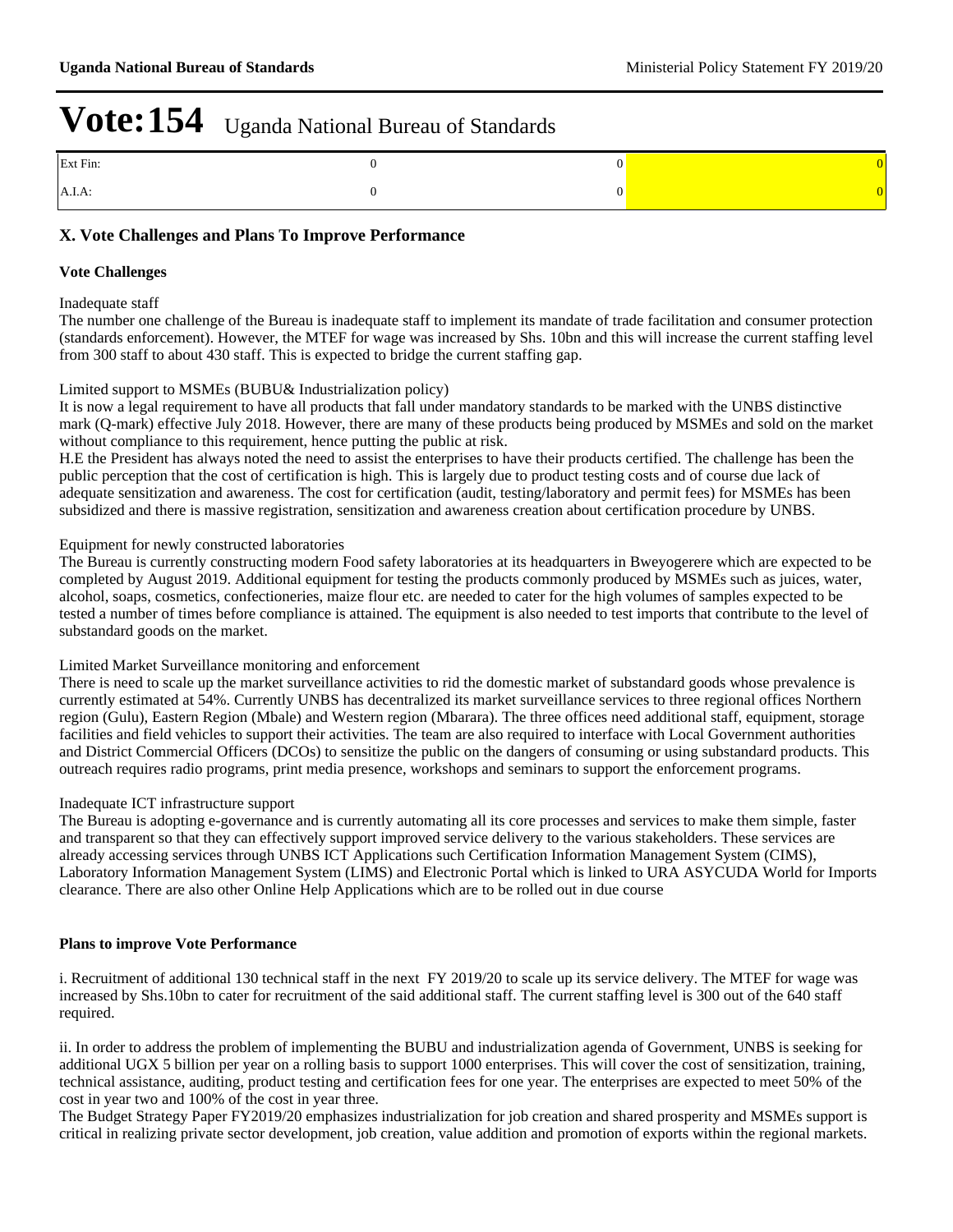iii. UNBS is seeking for additional UGX 5 billion for specialized equipment, standards and consumables to support the Medium Small and Micro Enterprises (MSMEs)

iv. Automation of processes which requires Ugx 6Bn for ICT hardware and software.

v. Introduction of compulsory certification regime under the distinctive quality mark.

vii. Collaboration with Private Sector Associations e.g UMA, USSIA, PSFU, UWEAL, KACITA.

## **XI Off Budget Support**

## **Table 11.1 Off-Budget Support by Sub-Programme**

N/A

## **XII. Vote Cross Cutting Policy And Other Budgetary Issues**

### **Table 12.1: Cross- Cutting Policy Issues**

| <b>Issue Type:</b> | <b>HIV/AIDS</b> |
|--------------------|-----------------|
|--------------------|-----------------|

| Objective:                          | Mainstreaming HIV/AIDS                                                                                                                                                                                                                                          |
|-------------------------------------|-----------------------------------------------------------------------------------------------------------------------------------------------------------------------------------------------------------------------------------------------------------------|
| <b>Issue of Concern:</b>            | Mainstreaming, HIV/AIDS activities in the work place.                                                                                                                                                                                                           |
| <b>Planned Interventions:</b>       | (i) Treatment and counselling of HIV/AIDS patients.<br>(ii) Creating awareness about HIV/AIDS at the work place<br>(III) Participation in all HIV/AIDS activities including HIV/AIDS day celebrations.<br>(iv) Dissemination of information related to HIV/AIDS |
| <b>Budget Allocation (Billion):</b> | 0.050                                                                                                                                                                                                                                                           |
| <b>Performance Indicators:</b>      | Percentage of budget spent on HIV/AIDS activities                                                                                                                                                                                                               |
| <b>Issue Type:</b>                  | Gender                                                                                                                                                                                                                                                          |
| Objective:                          | Mainstreaming Gender issues in all operating activities                                                                                                                                                                                                         |
| <b>Issue of Concern:</b>            | Mainstreaming gender issues in all activities                                                                                                                                                                                                                   |
| <b>Planned Interventions:</b>       | (i) Providing opportunities for women and youth during recruitment processes.<br>(ii) Capacity building to SMEs owned by women, youth and PWDs to support certification of their<br>products to meet quality standards.                                         |
| <b>Budget Allocation (Billion):</b> | 0.020                                                                                                                                                                                                                                                           |
| <b>Performance Indicators:</b>      | Percentage of budget spent on gender activities                                                                                                                                                                                                                 |
| <b>Issue Type:</b>                  | <b>Enviroment</b>                                                                                                                                                                                                                                               |
| Objective:                          | Application good environmental management by MSMEs                                                                                                                                                                                                              |
| <b>Issue of Concern:</b>            | <b>Implementation of Environmental Management Standards</b>                                                                                                                                                                                                     |
| <b>Planned Interventions:</b>       | Monitoring compliance in implementation of Environmental Management Systems by MSMEs,<br>including Onsite and offsite training of MSMEs in GMP & GHP                                                                                                            |
| <b>Budget Allocation (Billion):</b> | 0.030                                                                                                                                                                                                                                                           |
| <b>Performance Indicators:</b>      | Number of trained and certified MSMEs                                                                                                                                                                                                                           |

### **XIII. Personnel Information**